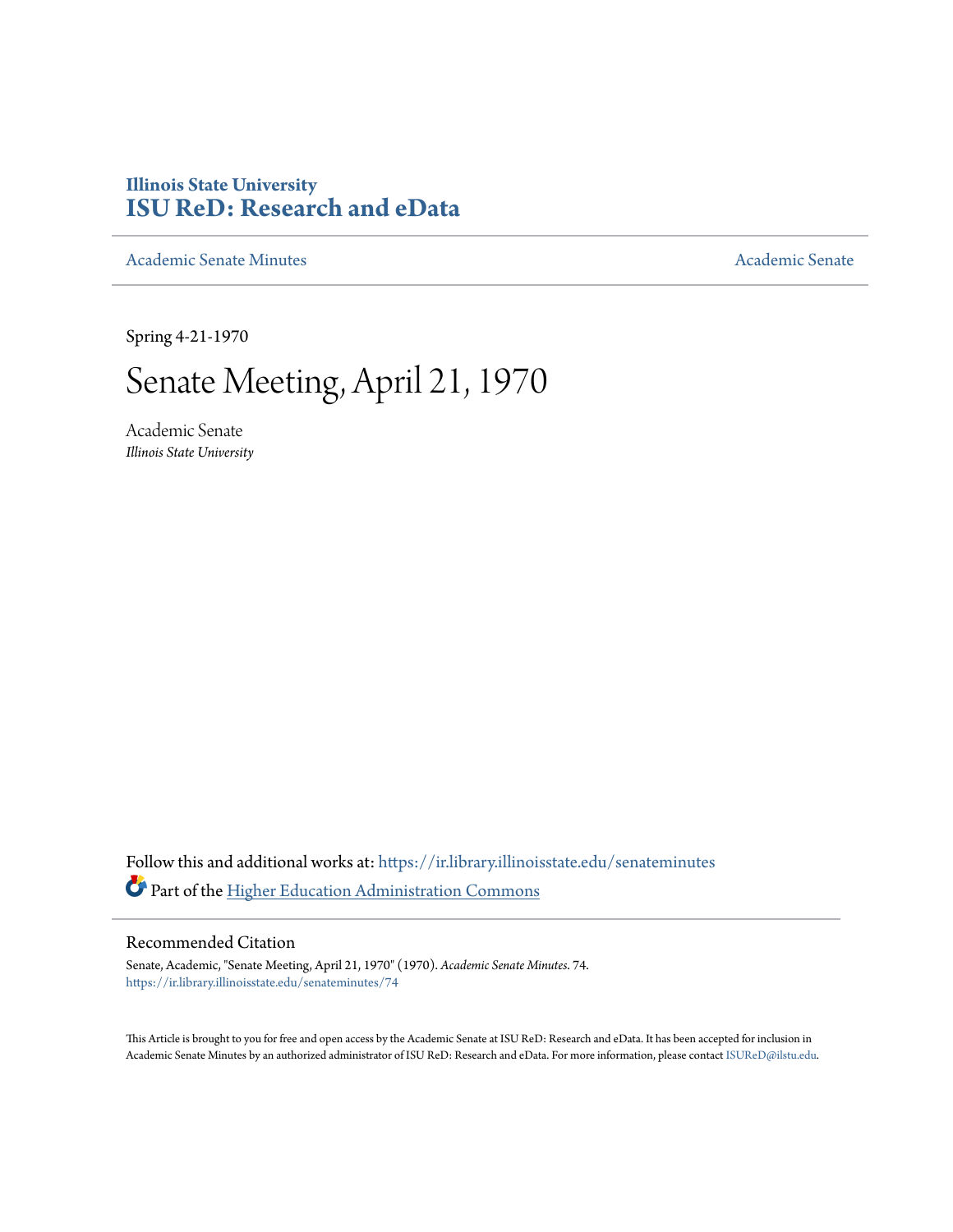April 21, 1970

Vol. I, No. 5

#### **CONTENTS**

Voting Procedures

Election for Faculty Advisory and Hearing Panel

Resolution

Meeting Times

Report of Executive Committee

Election Vacancy By-law

Seating of New Senator

Officers of Pro Tempore Committees

Appendix: Membership list of Pro Tempore Committees of the Academic Senate

Meetings of the Academic Senate are open to members of the Uni versity community. Persons attending the meetings may participate in discussions with the consent of the Senate.

Persons desiring to bring items to the attention of the Senate may do so by contacting any member of the Senate.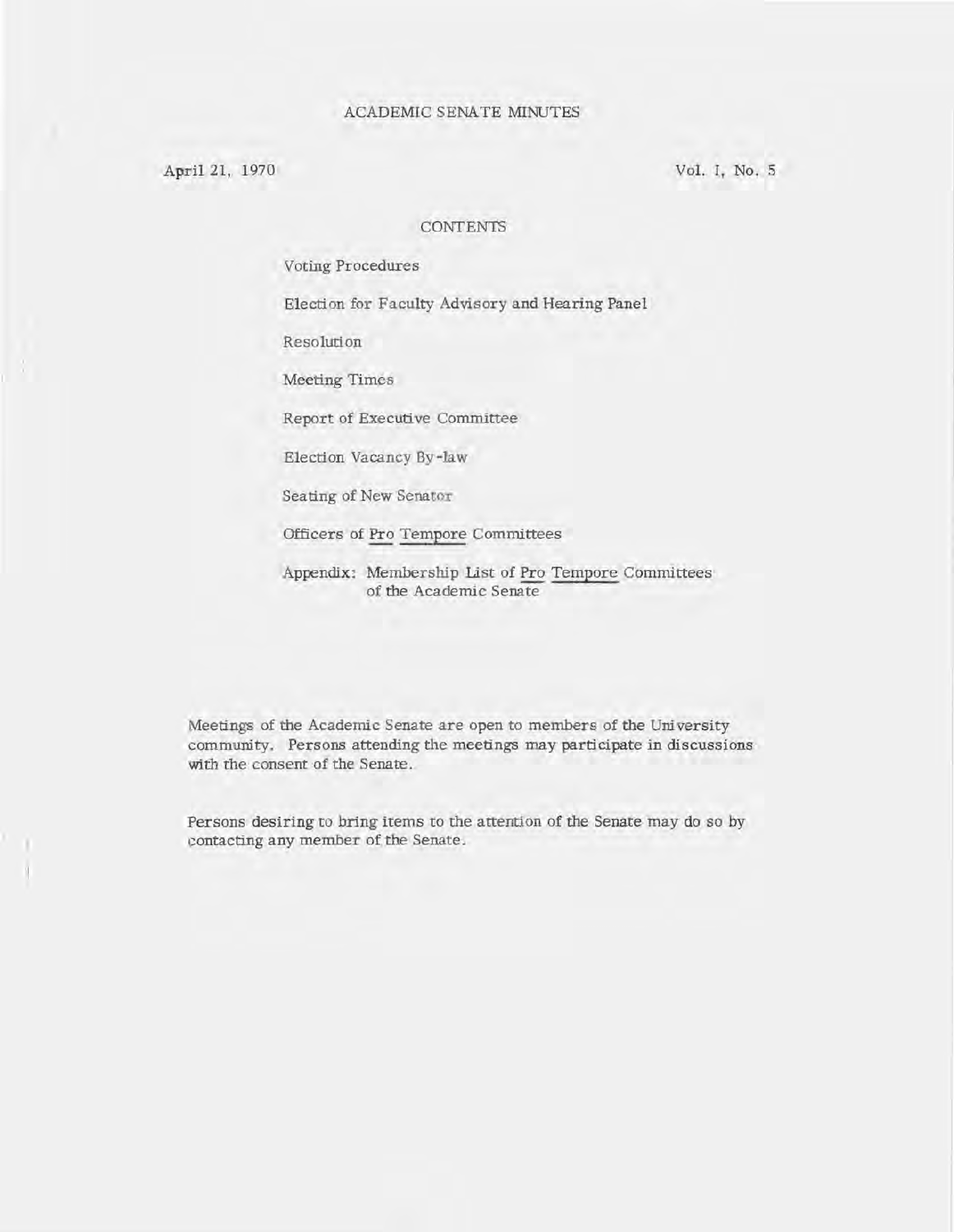#### ACADEMIC SENATE MINUTES

#### April 21, 1970 Vol. I, No. 5

#### CALL TO ORDER

Chairman Charles Morris called the meeting to order at  $9p$ , m. in University High School lounge.

Mr. Bond announced that Mr. Johnson will send material on parking regulations to the Senate on May 20.

Mr. Morris introduced Mr. Stanley Rives, who was appointed Parliamentarian of the Senate .

#### APPROVAL OF MINUTES

 $(1 - 30)$ A motion (Mr. Limnan, Mr. Hufford) was made, and passed, to approve the minutes of the meeting of April 14, 1970.

#### VOTING PR OCEDURES

 $(I - 31)$ Mr. Morris discussed voting procedures which had been proposed by the Executive Committee. A motion (Mr. Hulet, Mr. Cohen) to adopt the voting procedures carried by voice vote.

The procedures are:

- 1. Nominations shall be made by ballot, by voice, or by other specified procedures.
- 2. Anyone receiving a majority (i. e. , nominated by at least 50%, plus one , of all persons participating in the nOmination) of votes on a nomination ballot is declared elected.

If an election is not complete after step #2, the election will proceed as follows:

- 3. All persons nominated shall have their names appear on the first ballot unless they decline the nomination.
- 4. Anyone receiving a majority of votes on the first ballot is declared elected.

Further balloting, if necessary, continues according to the following steps:

ë

On each ballot, the number of candidates will always be double the number of remaining people to be elected; these candidates will be those receiving the highest number of votes cast on the previous ballot. If there is a tie for last place , a larger number of candidates may appear on the ballot.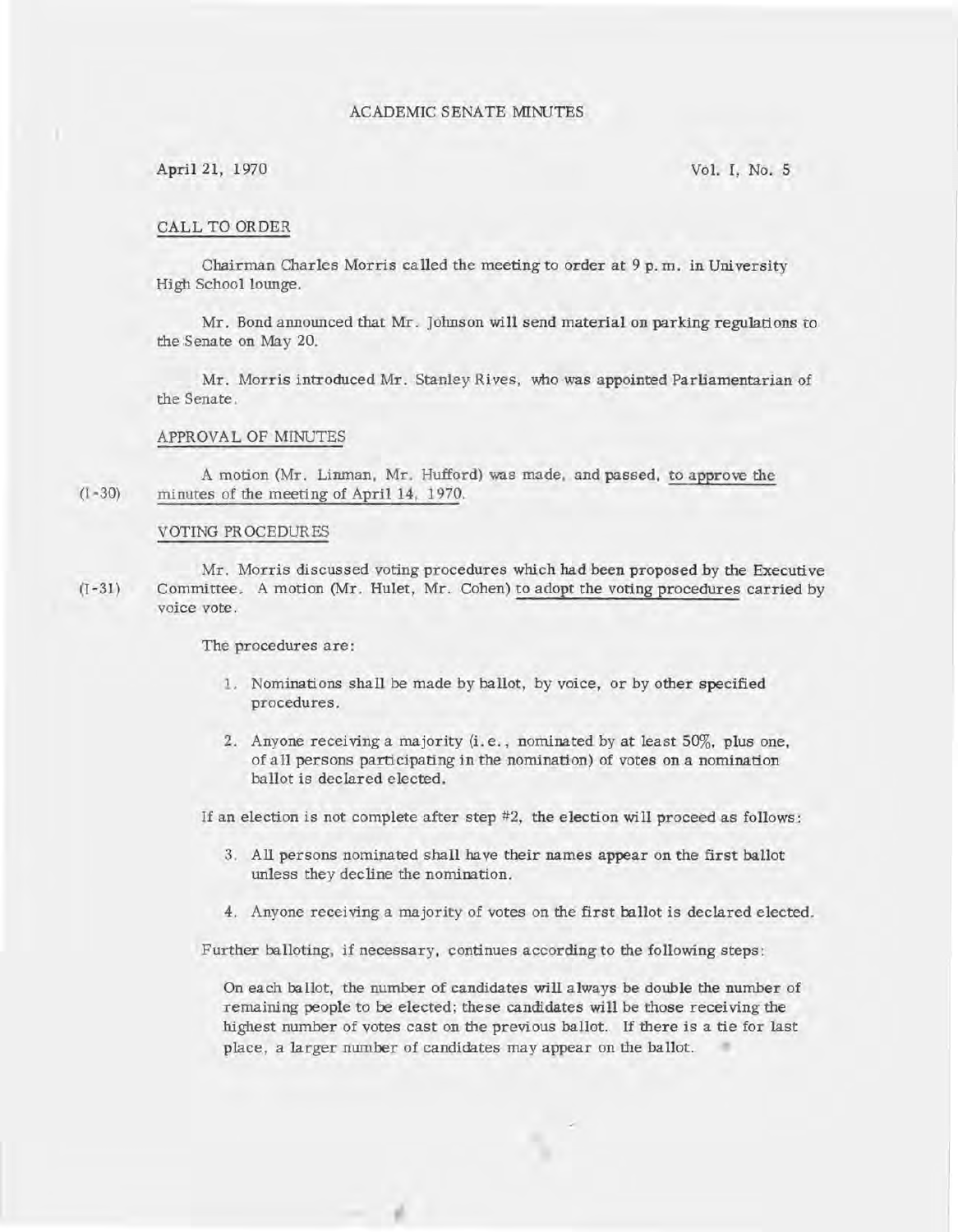#### ELECTION FOR FACULTY ADVISORY AND HEARING PANEL

The Senate was to elect nine persons to the Faculty Advisory and Hearing Panel from a list of nominees submitted by the various academic departments, each of which had nominated (or had declined to nominate) one faculty member, on tenure, by secret ballot. Six persons were to be elected for terms ending May 1973; three were to be elected for terms ending May 1971.

The Chairman appointed Mr. Flashaar, Mr. Ichniowski, Mr. Kagy, Mr. Legge, Mr. Linman, and Mr. Sarlo to act as tellers for the first election.

Elected to three - year terms were: Helen Cavanagh, Alice Ebel, Frederick Fuess, Benjamin Keeley, James Patterson, and James Roderick.

The Chairman appointed Mrs. Susan Thomas, Mr. Rives, and Mr. Charles White to act as tellers for the second election.

Elected to one-year terms were: Homer Knight, Helen Nance, and Margaret Parret.

#### RESOLUTION

#### $(I - 32)$ A motion (Mr. Gray, Mr. Whitlow) was made, and approved, to suspend the rules and place this item on the agenda.

Mr. Ronan proposed the following Resolution:

That the Academic Senate (1) support the ideals and activities of Earth Day, April 22, 1970, and that  $(2)$  we support and will continue to support anti-pollution measures in which the University may be involved.

 $(I - 33)$ A motion (Mr. Ronan, Mr. Witte) to adopt the Resolution passed by voice vote.

#### MEETING TIMES

 $\mathcal{P}_{\mathcal{A}}$ 

- $(I 34)$ The Senate approved a motion (Mr. Finley, Mr. Goodall) that the Senate meet on Tuesday, May 5; Tuesday, May 19; Tuesday, June 2, at 9 p.m.
- $(I 35)$ The Senate approved a motion (Mr. Turner, Mr. Ichniowski) that beginning in June, the Senate meet on the first and third Wednesdays of the month at 7 p. m. The first Wednesday meeting will be June 17.

#### REPORT OF EXECUTIVE COMMITTEE

•

Miss Barz, the Vice - Chairman, reported that the Executi ve Committee would meet at 11 a. m. on Thursday, April 23, in Hovey 308; the meeting is open. Also. all meetings of any of the pro tempore committees are open. Miss Barz said that the Committee had made two changes in committee assignments upon request of those involved: Mr. Ronan was placed on the Academic Affairs Committee and Mr. Finley on the Rules Committee .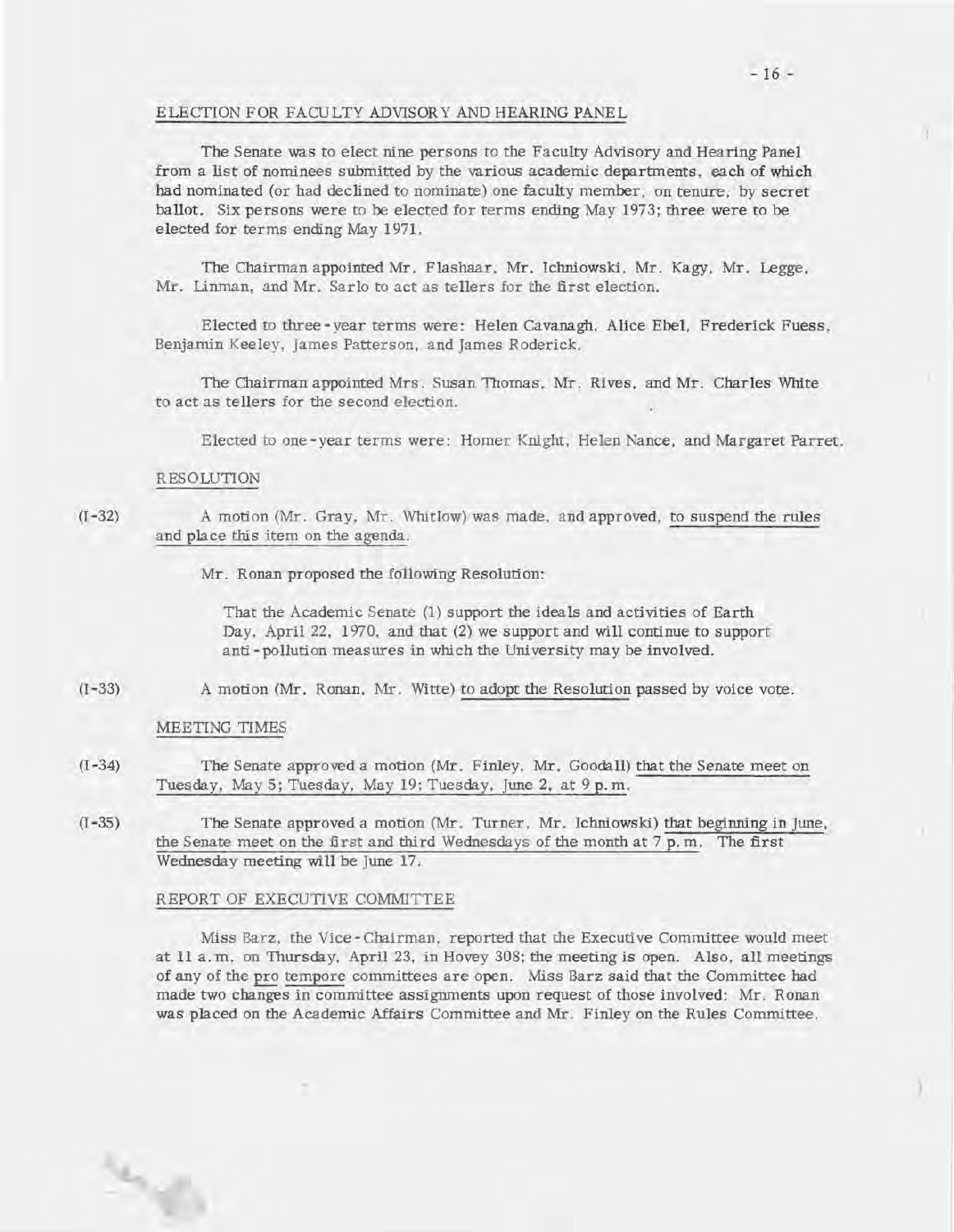The proposal from the University Curriculum Committee in regard to degree requirements was referred to the Academic Affairs Committee. The four sets of Bylaws concerning the Conference of Midwest Universities were referred to both the Rules Committee and to the Administrative Affairs Committee. The Executive Committee will recommend a joint Committee meeting.

#### ELECTION VACANCY BY-LAW

Mr. Zeidenstein, chairman of the Rules Committee, submitted a proposed by-law which had been approved by the Committee. After a lengthy discussion, the Senate approved a motion (Mr. Adams, Mr. Wedemeyer) to replace the sentence beginning "Provided. . ." with "In the event the above method of replacement proves to be impracticable, the Academic Senate may of its own motion or upon request of the Student Government or of the appropriate College Council call special elections to fill vacancies."

Note: the motion carried by voice vote. Mr. Finley and Mr. Sarlo requested that the Minutes show they both voted "no" on the motion.

A motion (Mr. Linman, Mr. Hufford) that the proposed by-law as amended be a dopted passed by a show of hands.

#### The By-law reads:

1. Vacancies. With respect to the initial Academic Senate, an elected Senator unable to serve on the Senate for a period exceeding three months, exclusive of summer months, shall be considered to have vacated his seat. Vacancies shall be replaced by the Senate candidate who received the next highest number of votes in the preceding election from the constituency that elected the Senator unable to serve, provided that the replacement is otherwise eligible to serve on the Senate, as such eligibility is determined by the Uni versity Constitution and the election procedures of the constituency whose Senate seat is vacated. In the event the above method of replacement proves to be impracticable, the Academic Senate may of its own motion or upon request of the Student Government or of the appropriate College Council call special elections to fill vacancies. The replacement Senator shall complete the term of the Senator he replaces. The Senate shall determine when a vacancy occurs and this vacancy shall be filled as soon thereafter as possible.

A motion (Mr. Kohn, Mr. Comfort) was made, and approved, that the College Councils are requested to report immediately to the Academic Senate the complete results of the recent Academic Senate elections.

#### RESIGNATION OF SENATOR

The Chairman announced that due to increasingly heavy demands on his time, Mr. Roger Quane had found it necessary to resign from the Senate. A motion (Mr. Cohen, Mr. Hufford) was approved to accept the resignation.

 $(1 - 39)$ 

 $(I - 38)$ 

6<sup>2</sup>

 $(I - 36)$ 

 $(1 - 37)$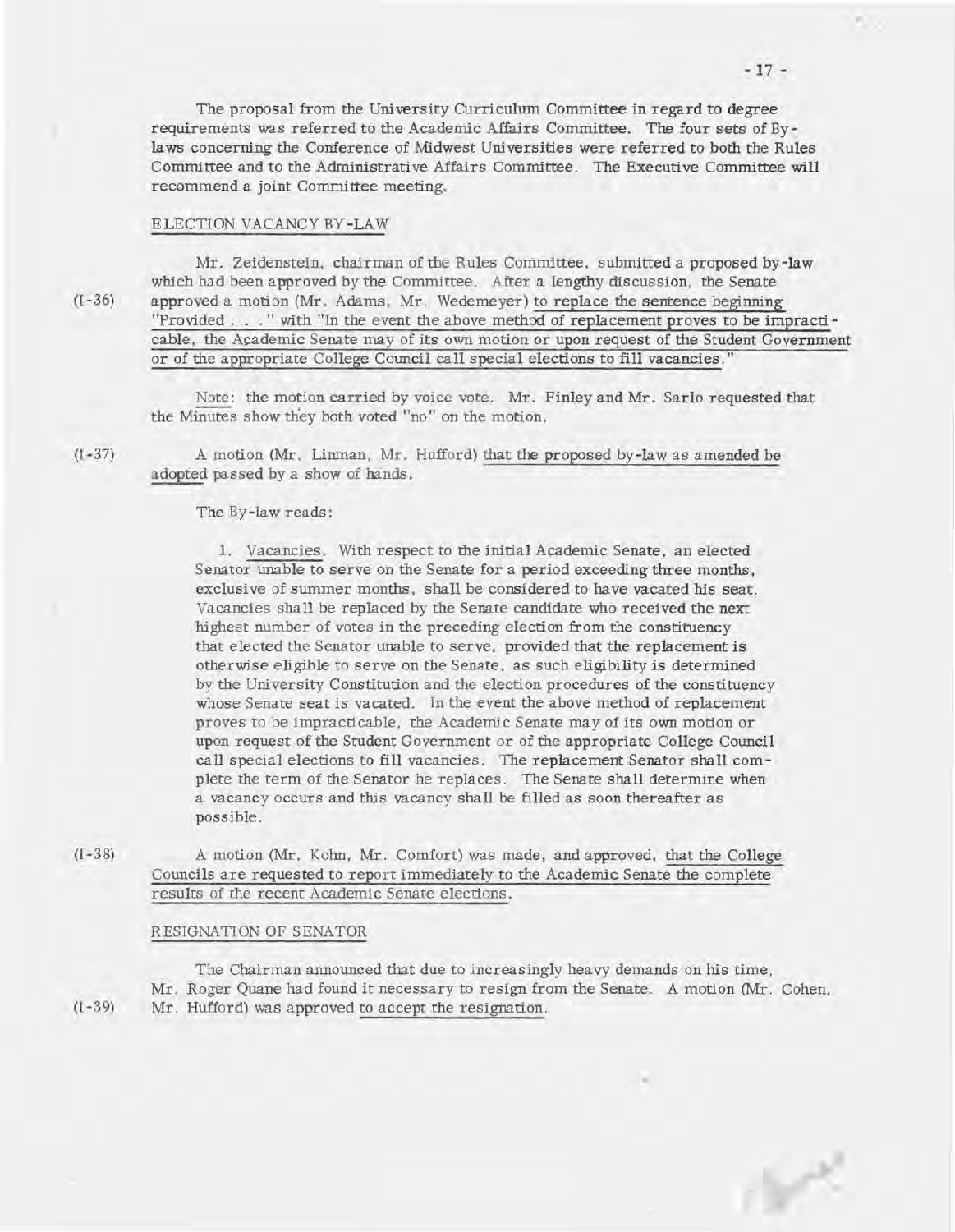#### SEATING OF MR. BERNDT

 $(I - 40)$ The Senate approved a motion (Mr. Comfort, Mr. Sarlo) that the Academic Senate seat the student who received the next highest number of votes from the constituency which had elected the retiring Senator.

Mr. David John Berndt was welcomed to the Academic Senate.

#### EXECUTIVE SESSION

 $(I - 41)$ The Senate approved a motion (Mr. Perry, Mr. Zeidenstein) to enter Executive Session.

 $(I - 42)$ Following the Executive Session, the Senate entertained a motion (Mr. Smith, Mr. Legge) to receive the report of the Honorary Degree Committee and to endorse the nominations of the President. The motion passed by unanimous voice vote.

#### OFFICERS OF PRO TEMPORE COMMITTEES

The following were announced as the officers of the pro tempore committees of the Senate:

| Rules                                             |  | - Mr. Zeidenstein, chairman                 |  |  |  |  |  |  |  |
|---------------------------------------------------|--|---------------------------------------------|--|--|--|--|--|--|--|
| Faculty Affairs                                   |  | - Mr. McCarney, chairman                    |  |  |  |  |  |  |  |
| Student Affairs                                   |  | - Mr. Wedemeyer, chairman                   |  |  |  |  |  |  |  |
| Academic Affairs                                  |  | - Mr. Cohen, chairman; Mr. Grace, secretary |  |  |  |  |  |  |  |
| Administrative Affairs - Mr. Ichniowski, chairman |  |                                             |  |  |  |  |  |  |  |

The Senate adjourned at 12 midnight.

For the Academic Senate,

John S. Hill, Secretary

JSH:st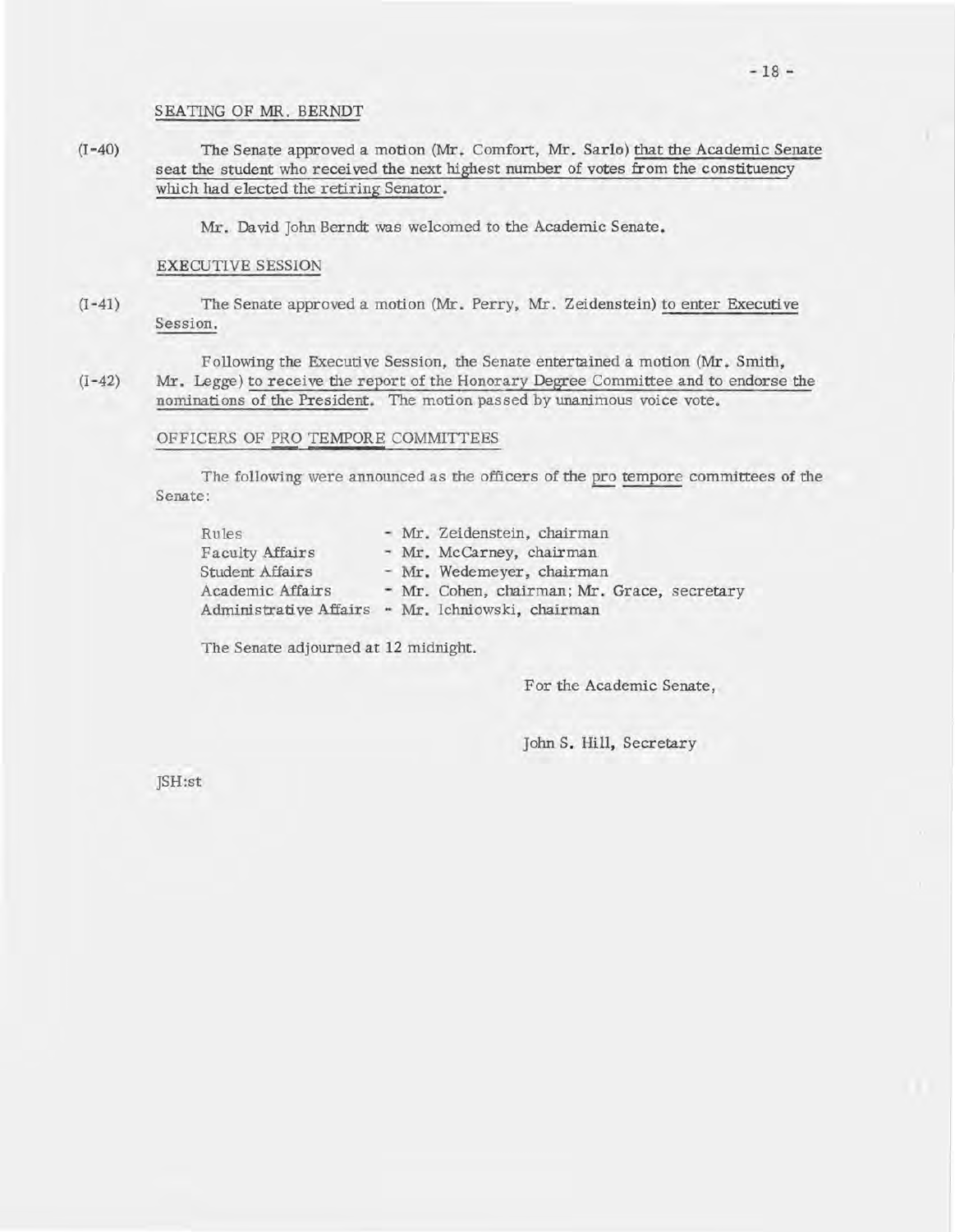|                        |                         | Date: 4/21/70 |                |        |        |                   |        |             | Volume No: I Page: 19   |                         |  |
|------------------------|-------------------------|---------------|----------------|--------|--------|-------------------|--------|-------------|-------------------------|-------------------------|--|
| <b>NAME</b><br>PRESENT |                         |               | ROLL-CALL VOTE |        |        | <b>VOICE VOTE</b> |        |             |                         |                         |  |
|                        | Motion                  | Motion        | Motion         | Motion | Motion | Motion            | Motion | Motion      | YN                      |                         |  |
|                        |                         | $\#$          | $\#$           | $\#$   | $\#$   | $\#$              | $\#$   | $\#$        | No.                     |                         |  |
| Adams                  | $\overline{P}$          |               |                |        |        |                   |        |             | $I - 30$                | $\mathbf X$             |  |
| Barz                   | $\overline{P}$          |               |                |        |        |                   |        |             | $I-31$                  | $\mathbf X$             |  |
| Brockman               | $\overline{P}$          |               |                |        |        |                   |        |             | $I-32$                  | $\overline{\mathbf{X}}$ |  |
| Cohen                  | $\overline{P}$          |               |                |        |        |                   |        |             | $I - 33$                | $\mathbf X$             |  |
| Comfort                | ${\bf P}$               |               |                |        |        |                   |        |             | $II-34$                 | $\mathbf X$             |  |
| Drew                   | ${\bf P}$               |               |                |        |        |                   |        |             | $1 - 35$                | $\mathbf X$             |  |
| Egelston               | ${\bf P}$               |               |                |        |        |                   |        |             | $\prod$ <sub>I-36</sub> | $\mathbf X$             |  |
| Ferrell                | $\, {\bf P}$            |               |                |        |        |                   |        |             | $\prod$ I-37            | $\mathbf X$             |  |
| Finley                 | ${\bf P}$               |               |                |        |        |                   |        |             | $\prod$ <sub>I-38</sub> | $\mathbf X$             |  |
| Flaherty               | $\overline{P}$          |               |                |        |        |                   |        |             | $\prod$ <sub>I-39</sub> | $\overline{X}$          |  |
| Flashaar               | $\overline{P}$          |               |                |        |        |                   |        |             | $\prod$ <sub>I-40</sub> | X                       |  |
| Gillett                | $\overline{P}$          |               |                |        |        |                   |        |             | $\prod$ <sub>I-41</sub> | $\mathbf X$             |  |
| Goodall                | $\overline{P}$          |               |                |        |        |                   |        |             | $\prod$ I-42            | X                       |  |
| Grace                  | $\overline{P}$          |               |                |        |        |                   |        |             |                         |                         |  |
| Gray                   | $\, {\bf P}$            |               |                |        |        |                   |        |             |                         |                         |  |
| Hage                   |                         |               |                |        |        |                   |        |             |                         |                         |  |
| Hakala                 | $\, {\bf p}$            |               |                |        |        |                   |        |             |                         |                         |  |
| Hansen                 | ${\bf P}$               |               |                |        |        |                   |        |             |                         |                         |  |
| Hicklin                | $\, {\bf p}$            |               |                |        |        |                   |        |             |                         |                         |  |
| Hill                   | ${\bf P}$               |               |                |        |        |                   |        |             |                         |                         |  |
| Hubbard                | $\rm P$                 |               |                |        |        |                   |        |             |                         |                         |  |
| Hufford                | $\overline{\mathbf{P}}$ |               |                |        |        |                   |        |             |                         |                         |  |
| Ichniowski             | ${\bf P}$               |               |                |        |        |                   |        |             |                         |                         |  |
| Kagy                   | $\overline{\text{P}}$   |               |                |        |        |                   |        |             |                         |                         |  |
| Kelly                  | $\rm P$                 |               |                |        |        |                   |        |             |                         |                         |  |
| Kohn                   | $\overline{P}$          |               |                |        |        |                   |        |             |                         |                         |  |
| Legge                  | ${\bf P}$               |               |                |        |        |                   |        |             |                         |                         |  |
| Linman                 | $\, {\bf p}$            |               |                |        |        |                   |        |             |                         |                         |  |
| McCarney               | $\overline{\mathbf{P}}$ |               |                |        |        |                   |        |             |                         |                         |  |
| Morris                 | $\, {\bf p}$            |               |                |        |        |                   |        |             |                         |                         |  |
| Murdock                | $\overline{P}$          |               |                |        |        |                   |        |             |                         |                         |  |
| Perry                  | $\overline{P}$          |               |                |        |        |                   |        | $\mathbb T$ |                         |                         |  |
| Peterson               | $\overline{\text{P}}$   |               |                |        |        |                   |        |             |                         |                         |  |
| Pritner                | $\overline{\mathbf{P}}$ |               |                |        |        |                   |        |             |                         |                         |  |
| Berndt                 | $\overline{\mathbf{P}}$ |               |                |        |        |                   |        |             |                         |                         |  |
| Retzer                 | $\overline{\mathbf{P}}$ |               |                |        |        |                   |        |             |                         |                         |  |
| Ronan                  | $\overline{P}$          |               |                |        |        |                   |        |             |                         |                         |  |
| Sarlo                  | $\overline{\text{P}}$   |               |                |        |        |                   |        |             |                         |                         |  |
| Smith                  | $\overline{P}$          |               |                |        |        |                   |        |             |                         |                         |  |
| Truex                  |                         |               |                |        |        |                   |        |             |                         |                         |  |
| Turner                 | $P$ .                   |               |                |        |        |                   |        |             |                         |                         |  |
| Walther                | $\overline{P}$          |               |                |        |        |                   |        |             |                         |                         |  |
| Wedemeyer              | $\overline{\mathbf{P}}$ |               |                |        |        |                   |        |             |                         |                         |  |
| Whitlow                | $\overline{P}$          |               |                |        |        |                   |        |             |                         |                         |  |
| Zeidenstein            | $\overline{\mathbf{P}}$ |               |                |        |        |                   |        |             |                         |                         |  |
| Witte                  | $\overline{\mathbf{P}}$ |               |                |        |        |                   |        |             |                         |                         |  |
| Johnson                |                         |               |                |        |        |                   |        |             |                         |                         |  |
| Hulet                  | $\overline{P}$          |               |                |        |        |                   |        |             |                         |                         |  |
| Bond                   | $\overline{\text{P}}$   |               |                |        |        |                   |        |             |                         |                         |  |
| Braden                 | $\overline{P}$          |               |                |        |        |                   |        |             |                         |                         |  |
|                        |                         |               |                |        |        |                   |        |             |                         |                         |  |

 $Y = Yes \tN = No \tP = Present$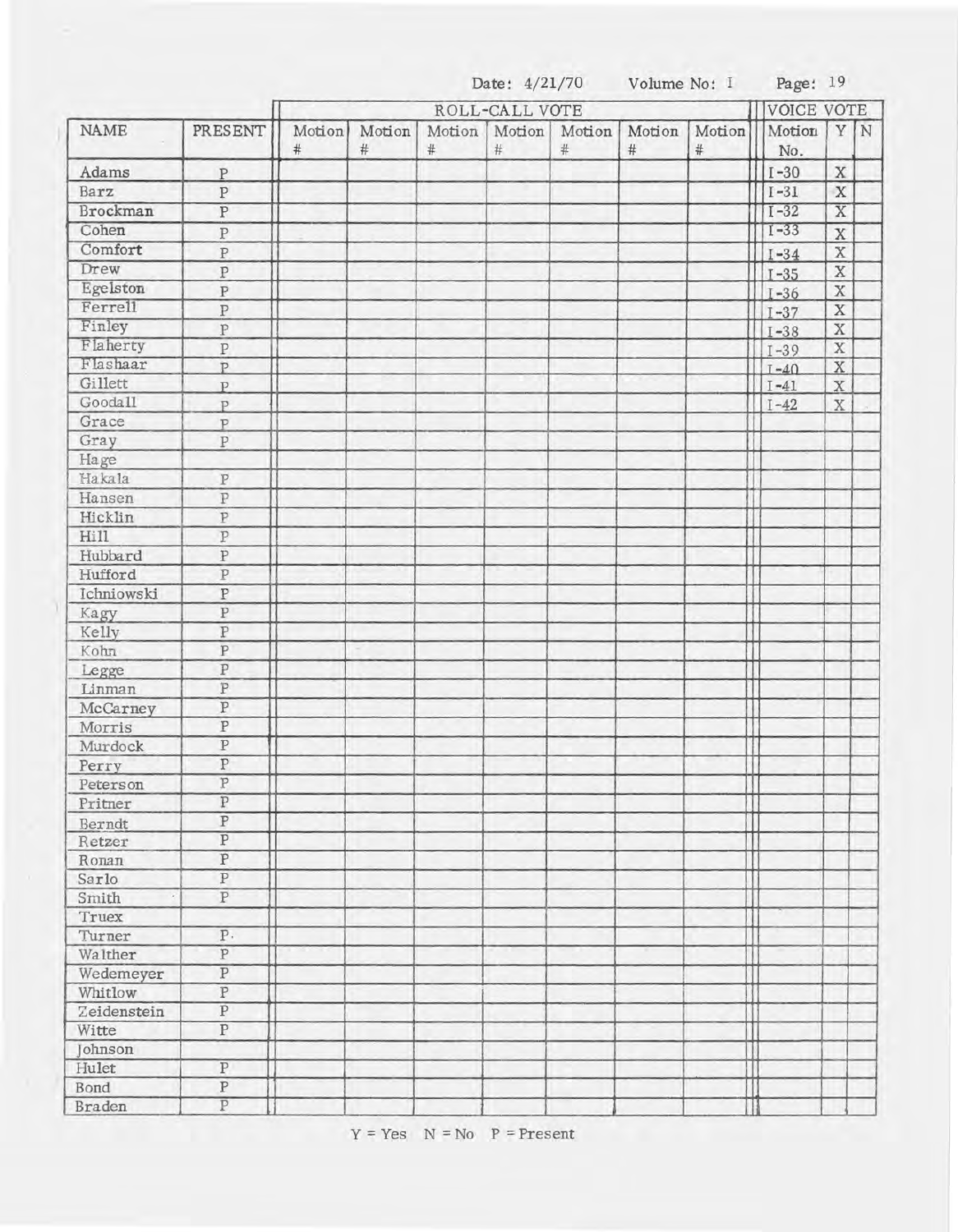# Membership Ust of Pro Tempore Committees of the Academic Senate

# RULES

# FACULTY AFFAIRS STUDENT AFFAIRS

Mr. Berndt \*Mr. Finley Mr. Hicklin Mr. Hubbard Mr. Perry Mr. Truex Mr. Turner \*Mr. Zeidenstein, Chm.

Mr. McCarney, Chm. Mr. Comfort Mr. Flashaar Mr. Hage Mr. Kagy Miss Kelly \*Mr. Kohn Mr. Walther Mr. Whitlow

Mr. Flaherty Mr. Goodall Mr. Hansen Miss Peterson Mr. Retzer Mr. Wedemeyer, Chm. \*Mr. Witte

# ACADEMIC AFFAIRS

Mr. Brockman Mr. Cohen, Chm. Mr. Egelston Mr. Grace \*Mr. Gray Mr. Hakala Mr. Hufford Mr. Murdock Mr. Ronan Mr. Smith

#### ADMINISTRATIVE AFFAIRS

Mr. Adams Mr. Drew \*Mr. Ferrell Miss Gillett Mr. Ichniowski, Chm. Mr. Legge Mr. Linman Mr. Pritner \*Mr. Sarlo

April, 1970 **\*** Executive Committee Members Who Serve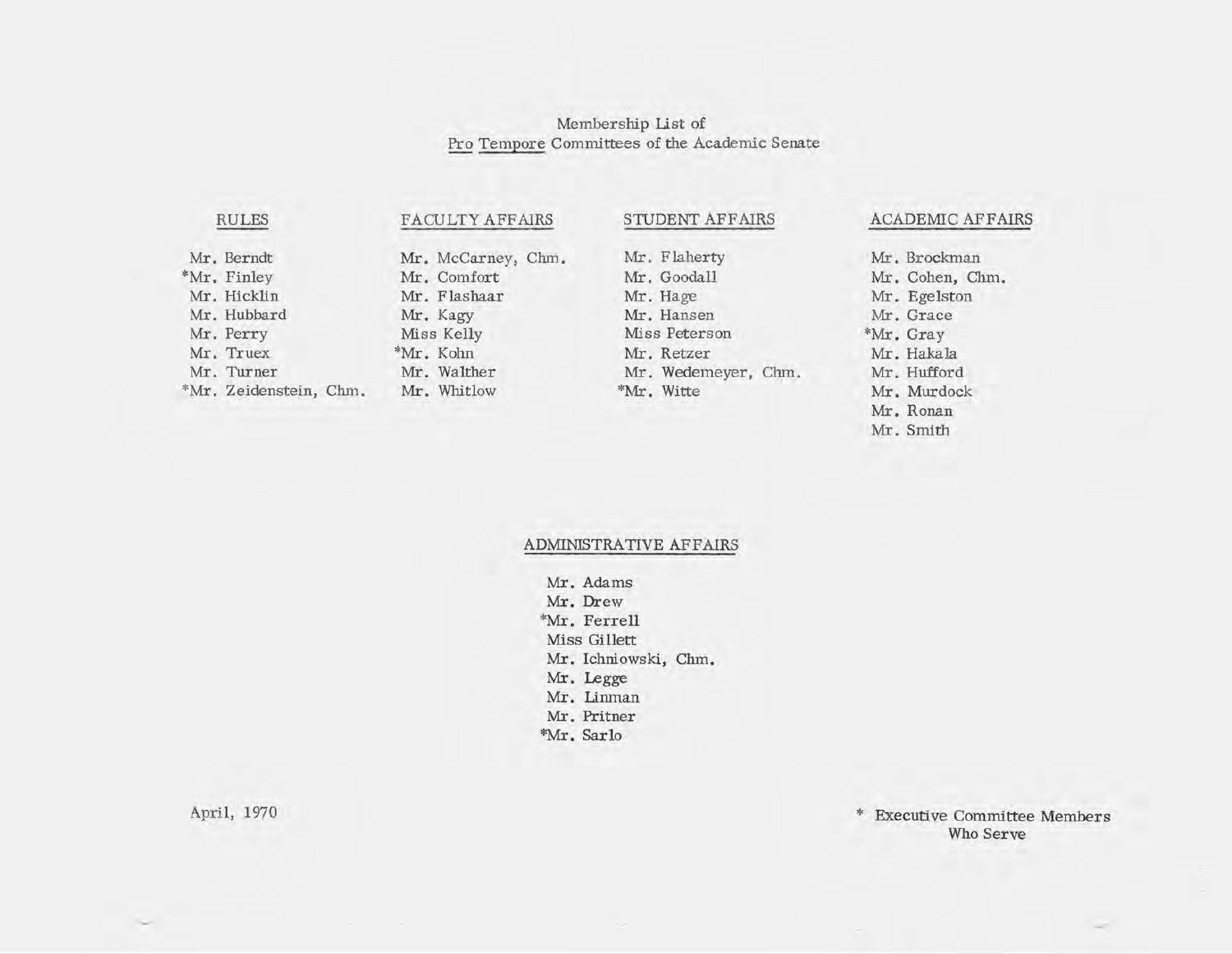### EXECUTIVE COMMITTEE

Miss Barz Mr. Braden Mr. Ferrell Mr. Finley Mr. Gray Mr. Hill Mr. Kohn Mr. Morris Mr. Sarlo Mr. Witte Mr. Zeidenstein

# ADVISOR Y COMMITTEE TO THE BOARD OF REGENTS

Mr. Cohen Mr. Hicklin Mr. Hubbard Mr. Morris Mr. Witte

#### OFFICERS

Chairman. Charles Morris Vice-Chairman . . . Diane Barz Secretary. . . . . . John S. Hill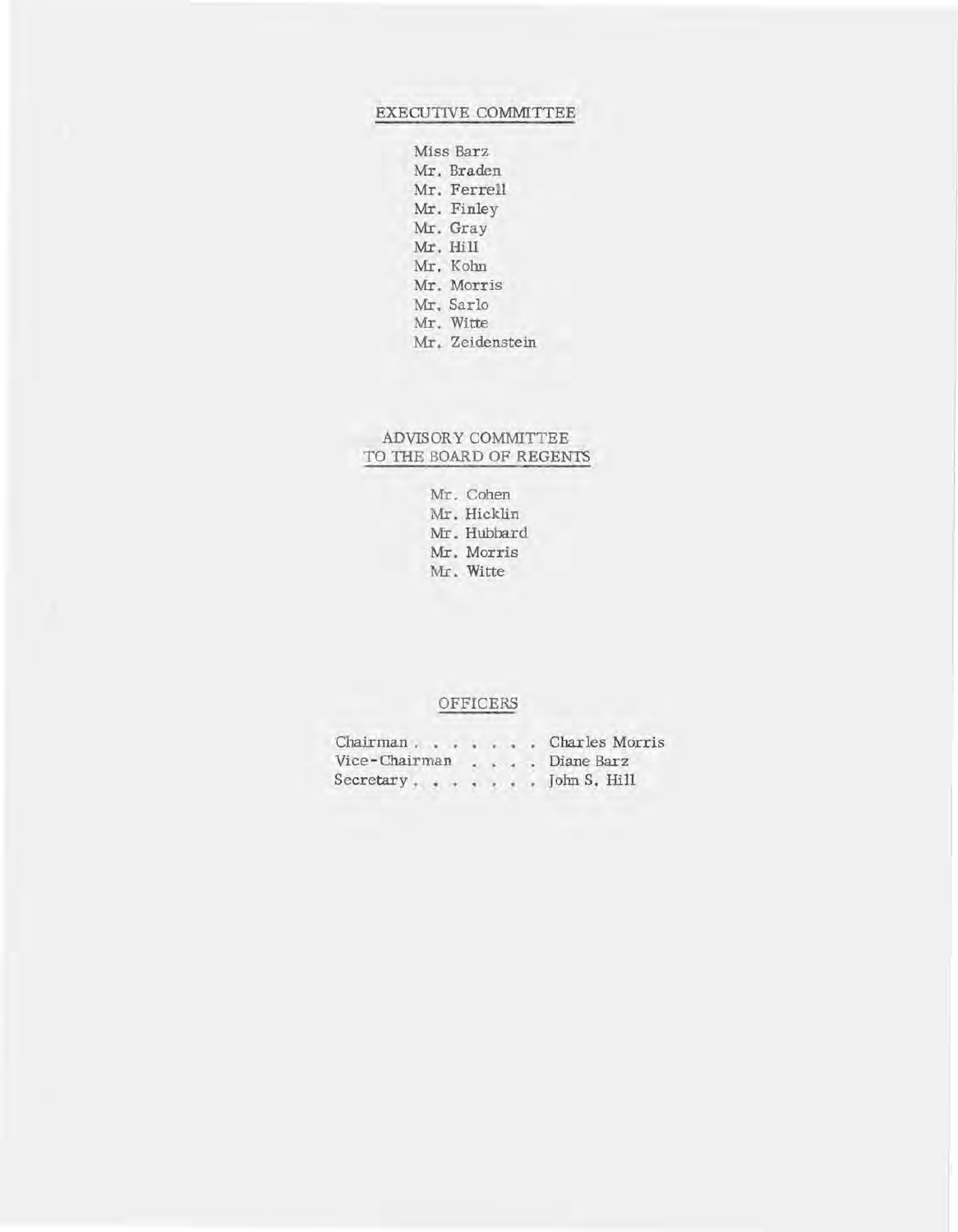# ACADEMIC SENATE MINUTES

April 17, 1970

Vol. I, No. 4

# CONTENTS

Copies of Documents

Adoption of "Policy and Procedure on Academic Freedom and Faculty Grievances"

Meetings of the Academic Senate are open to members of the Uni versity community. Persons attending the meetings may participate in discussions with the consent of the Senate.

Persons desiring to bring items to the attention of the Senate may do so by contacting any member of the Senate.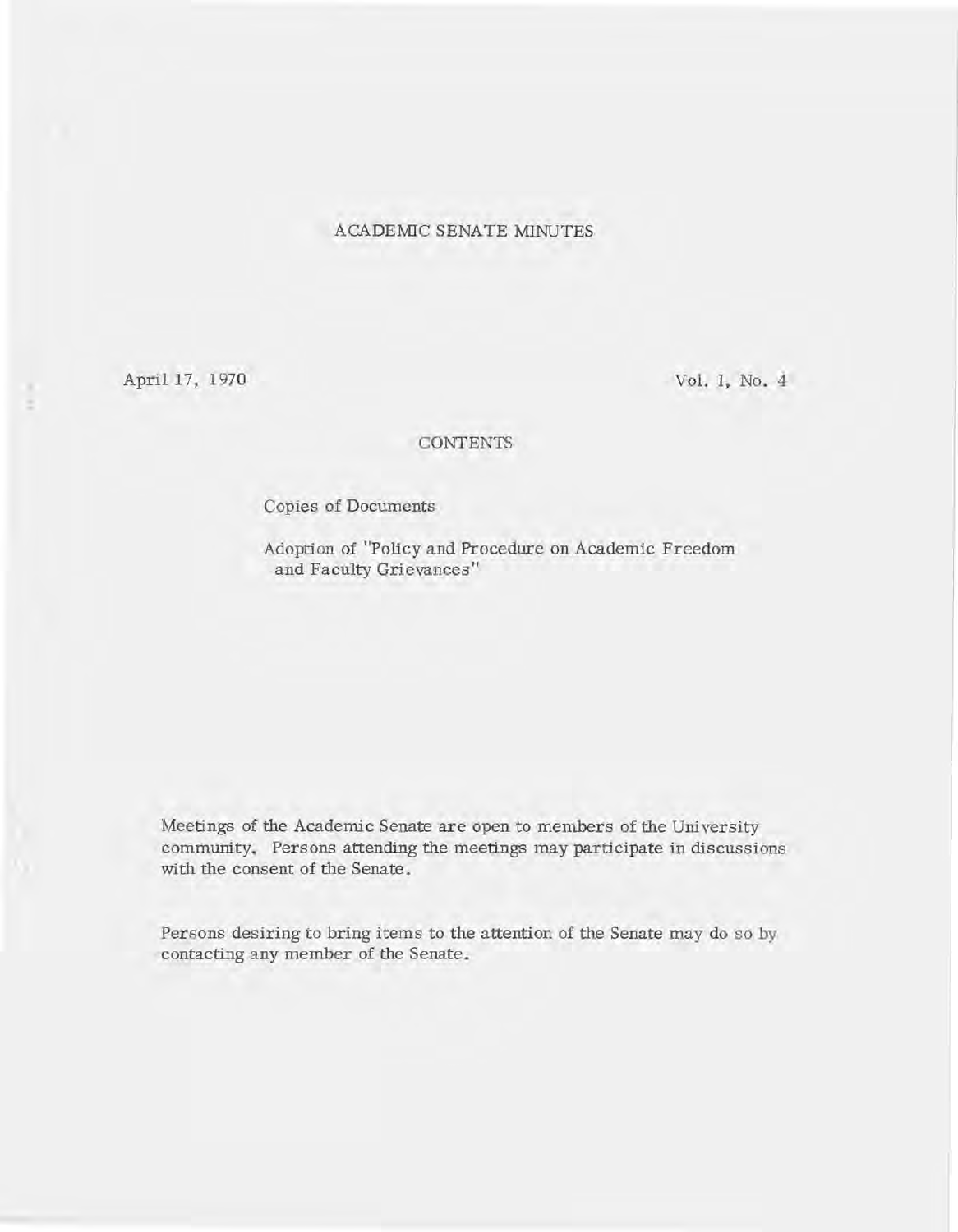### ACADEMIC SENATE MINUTES

#### April 17, 1970 Vol. I, No. 4

#### CALL TO ORDER

Chairman Charles Morris called the meeting to order at 4 p. m. in the third floor lounge of the University Union.

#### COPIES OF DOCUMENTS

The Chairman asked each Senator to make certain he had received copies of the following:

- 1. "The Committee System of Illinois State University, " dated August 10, 1967
- 2. Memorandum of Understanding and General Regulations of the Conference of Midwest Universities (final draft)
- 3. By-laws of the Academic Affairs Conference of the Association of Midwest Universities (AACAMU) (final draft)
- 4. By-laws of the Conference of the Midwest Universities (CMU) (final draft)
- 5. Constitution of Academic and Athletic Association of Midwest Universities (final draft)
- 6. List on continuing members of the Faculty Advisory and Hearing Panel
- 7. Proposed by -la ws from the Senate Rules Committee
- 8. Two loose pages, 4 and 5, which will replace pages 4 and 5 in "Policy and Procedure on Academic Freedom and Faculty Grievances"
- 9. Agenda for the next meeting

# ADOPTION OF "POLICY AND PROCEDURE ON ACADEMIC FREEDOM AND FACULTY GRIEVANCES"

Mr. Morris gave a summary of the reasons for the writing of the "Policy and Procedure on Academic Freedom and Faculty Grievances, " dated April 13, 1970. The Senate spent considerable time discussing if the Senate should adopt the document, what would happen if it did not, and what procedure would be followed to suggest changes.

 $(1 - 28)$ A motion (Mr. Comfort, Mr. Unman) was made that Illinois State University's "Policy and Procedure on Academic Freedom and Faculty Grievances" be referred to the Faculty Affairs Committee of the Academic Senate for study and subsequent recommendation. The motion failed on a roll-call vote.

 $(I - 29)$ After more discussion, a motion was made (Mr. Hubbard, Mr. Cohen), and passed by voice vote, to adopt the "Policy and Procedure on Academic Freedom and Faculty Grievances" until May 19, 1970, during which time it shall be referred to the Executive Committee for assignment to the appropriate pro tempore committee of the Senate, which shall study it and bring its recommendations to the Senate.

The meeting was adjourned at 5:10 p.m.

For the Academic Senate,

John S. Hill, Secretary